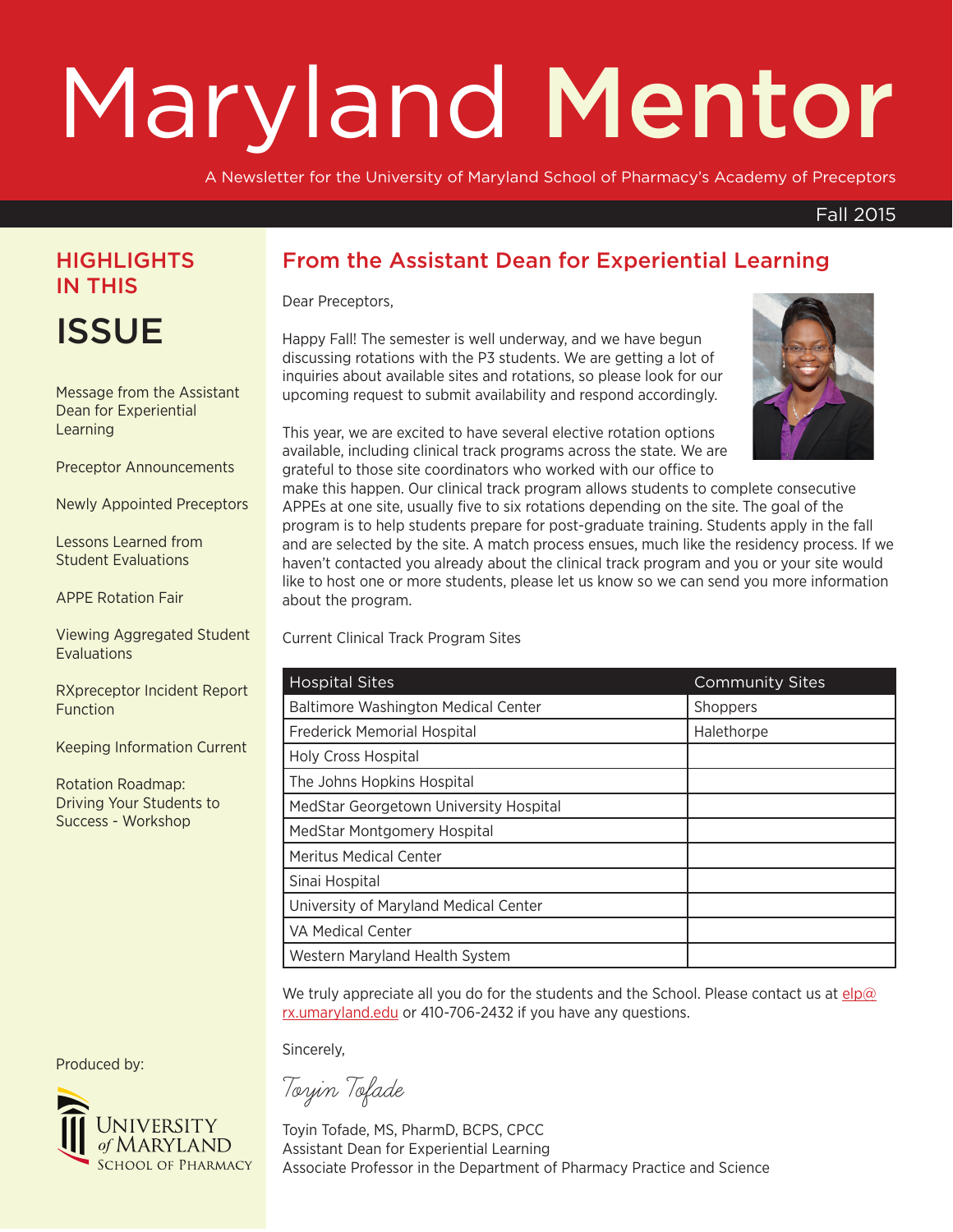#### Preceptor Announcements

One of our preceptors, DeAnna "Dixie" Leikach, PharmD, from Finksburg Pharmacy, received the 2015 Lambda Kappa Sigma (LKS) Merck Vanguard Leadership Award at the LKS Convention in St. Louis on Aug. 1.

#### What the ELP Office Needs from Preceptors

Please help us be 100 percent compliant by doing the following:

- Submit all required midterm and final evaluations by the due date.
- Signed FERPA form.
- Provide us your SSN if you are able to accept honorarium payments.
- Enter site requirements in RXpreceptor.
- Complete two hours of preceptor development each academic year.

#### Newly Appointed Preceptors

- Olubunmi A. Adeyemo, PharmD
- Kelechi A. Aguwa, PharmD
- Katelyn M. Andrews, PharmD
- Avani Patel Arora, PharmD
- Theophilus Awuah, PharmD
- Jennie T. Chang, PharmD
- Sean Chitwood, PharmD
- Andrew B. Clayborne, PharmD
- Samantha P. Czibur, PharmD
- Donya M. Dabbah, BSP
- Claudia L. Dubois, PharmD
- Menachem Y. Edelman, PharmD
	- Stacy L. Elder, PharmD, BCPS
- Katherine M. Feaganes, PharmD
- Jonathan J. Grant, PharmD
- Keith Heim, PharmD
- Karina E. Holland, PharmD
- Kevin M. Malloy, PharmD
- Kevin F. McCarthy, BSP
- Jeffrey S. Mrowczynski, PharmD
- Nkem P. Nonyel, PharmD
- Saharat Patanavanich, PharmD
- Jeffrey E. Paup, PharmD
- Cherryl A. Peterson, PharmD
- Jennifer L. Rezakhan, PharmD
- Melissa Rodriguez, PharmD
- Aditi J. Shah, PharmD, BCPS
- Thomas D. Wieland, BSP

#### Lessons Learned from Student Evaluations of Preceptors

The ELP Office recently reviewed the student evaluations of preceptors from the 2014- 2015 academic year. Overall, the evaluations were very positive, with almost all preceptors attaining high rankings from students. A few comments stand out, which we believe may be useful for all our preceptors.

**• Having an organized/structured rotation is very important to students.** Providing students with an outline of activities and a basic schedule of events/departments/ locations/etc. at the start of the rotation and sticking to it as much as possible, was found by students to be very helpful.

#### **• Spending more time with their preceptors.**

Students appreciate autonomy and independence, but they still seek the knowledge and guidance of their preceptors and welcome a daily meeting with them, even if it is for as little as 15 minutes. It benefits both the student and preceptor by providing an opportunity to ask questions, get clarifications, set goals, and understand expectations.

**• Be clear about co-preceptors or designates for the experience.**

If you have a designate when you are not present, please be sure to make it clear to the designate and student so they do not consider you an absentee preceptor. This is common during vacation time or days off for the lead preceptor.

**• Face-to-face mid-point and final evaluations should be completed for all students.** The mid-point evaluation can be used to show the student what he/she needs to focus on for the remainder of the rotation and is extremely important if the student is not meeting expectations. A face-to-face final evaluation adds closure to the rotation, and as with the mid-point evaluation, can highlight those areas in which the student did extremely well and those areas that are in need of further refinement.

#### **• Don't forget to provide constant feedback.**

In addition to the mid-point and final evaluations, students are expecting immediate feedback throughout the rotation. Feedback should not focus on just those areas for improvement; feedback should also be given when the student has performed exceptionally well. Everyone likes to be praised for good work.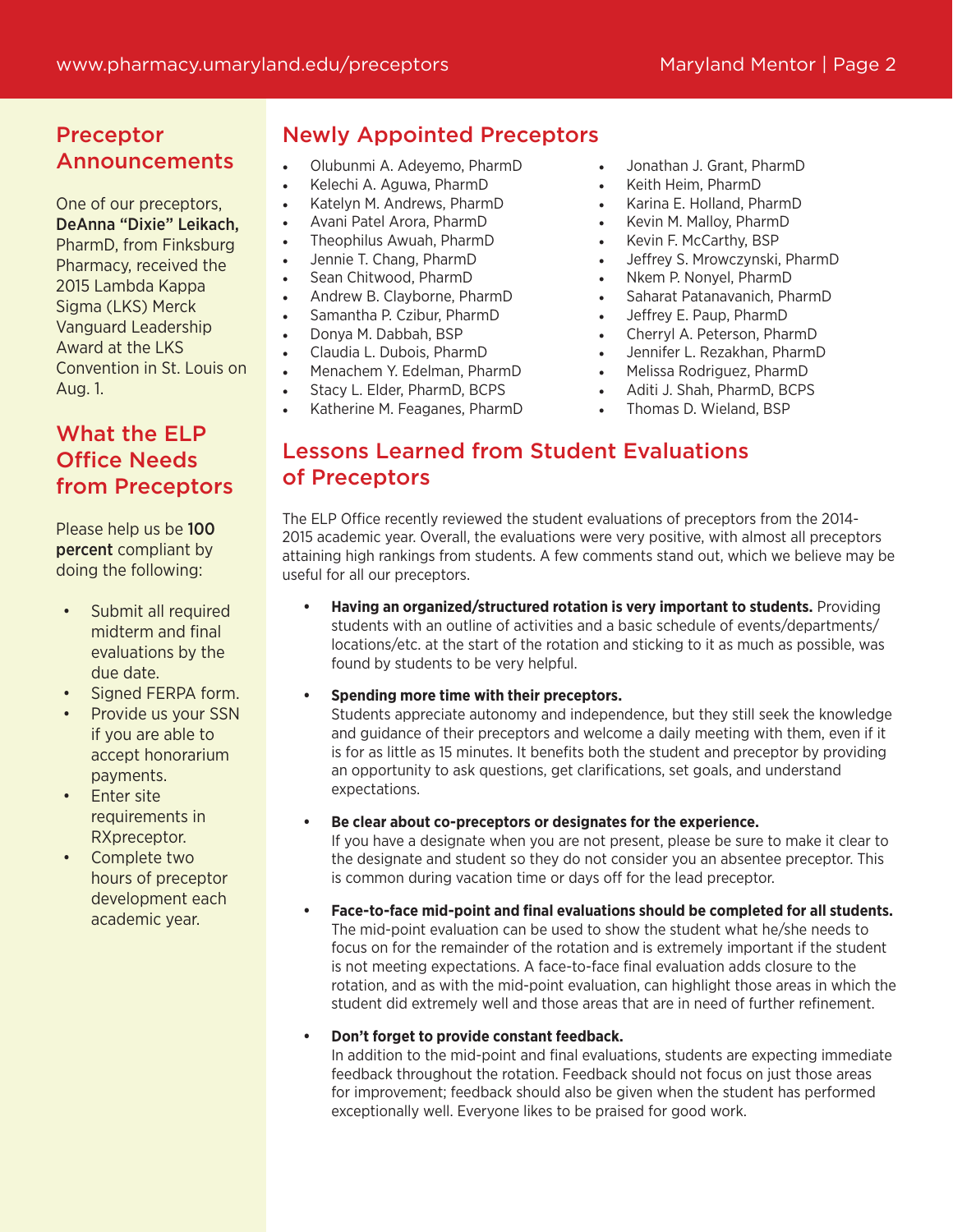**• Students want clarity on what is expected of them for each outcome listed on the evaluation.**

At the beginning of the rotation, please let the student know which activities will be used to assess each of the outcomes in the evaluation tool. Provide rubrics that help the student determine what "proficient" looks like, for example, so that their expectation matches yours. In cases where the patient may not be able to converse or interact adequately due to sedation, age, Alzheimer's, etc., the demonstration of certain student skills may be difficult. You may be able to gauge student performance based on their interactions or interviews with caregivers/family members. There is almost always important clarifying information to collect or provide regarding home medications, allergies, outpatient providers, etc., that they can garner from family members. Also family members often have questions about medications without being prompted, but if not; please use this opportunity to assign the student a medication to talk to the family about. Alternatively, mock scenarios can be implemented to help the student accomplish the skill or outcome expected on the evaluation.

- **• Verbal comments should match written assessment choices for each rotation outcome.** When a statement such as "you are doing great!" is made, students generally interpret this to mean they are getting an "A" and probably don't need to work on that area of feedback. Please use the descriptors in the evaluation tool (highly proficient, proficient, intermediate, developing, beginning, and absent) to guide your verbal comments for the student when providing feedback on specific skills, tasks or projects. We recognize this is a fairly new concept, but constant practice will make it more automatic.
- **• When multiple students are at the site, watch out for potential errors on written or verbal feedback.** This is particularly important for the student to trust your final assessment of his or her performance at the end of the rotation, which could decrease the likelihood of an appealed grade.
- **• A full orientation to the site and workflow.** One student suggested that it would be a good idea to have the student come in early on the first day to learn the computer system and the operational flow.

Thank you for everything that you do for our students. Our goal is to assist you, our preceptors, in providing a quality educational experience for our students. We hope that these comments from our recent student evaluations will help our preceptors find ways to improve their rotations. We welcome input, so if you have any tips to add to the list, please send them to the ELP Office at elp@rx.umaryland.edu.

## Advanced Pharmacy Practice Experience (APPE) Rotation Fair

February 3, 2016 6-9 p.m.

#### Want to attract more students to your APPE site?

Showcase your site at the Advanced Pharmacy Practice Experience (APPE) Rotation Fair at the University of Maryland School of Pharmacy in Baltimore, Feb. 3, 2016. Introduce our third year students to your site, and show them all you have to offer while on rotation.

There is no cost to reserve a table. Hot hors d'oeuvres and light refreshments will be provided.

Stay tuned for more information regarding registration and event details.